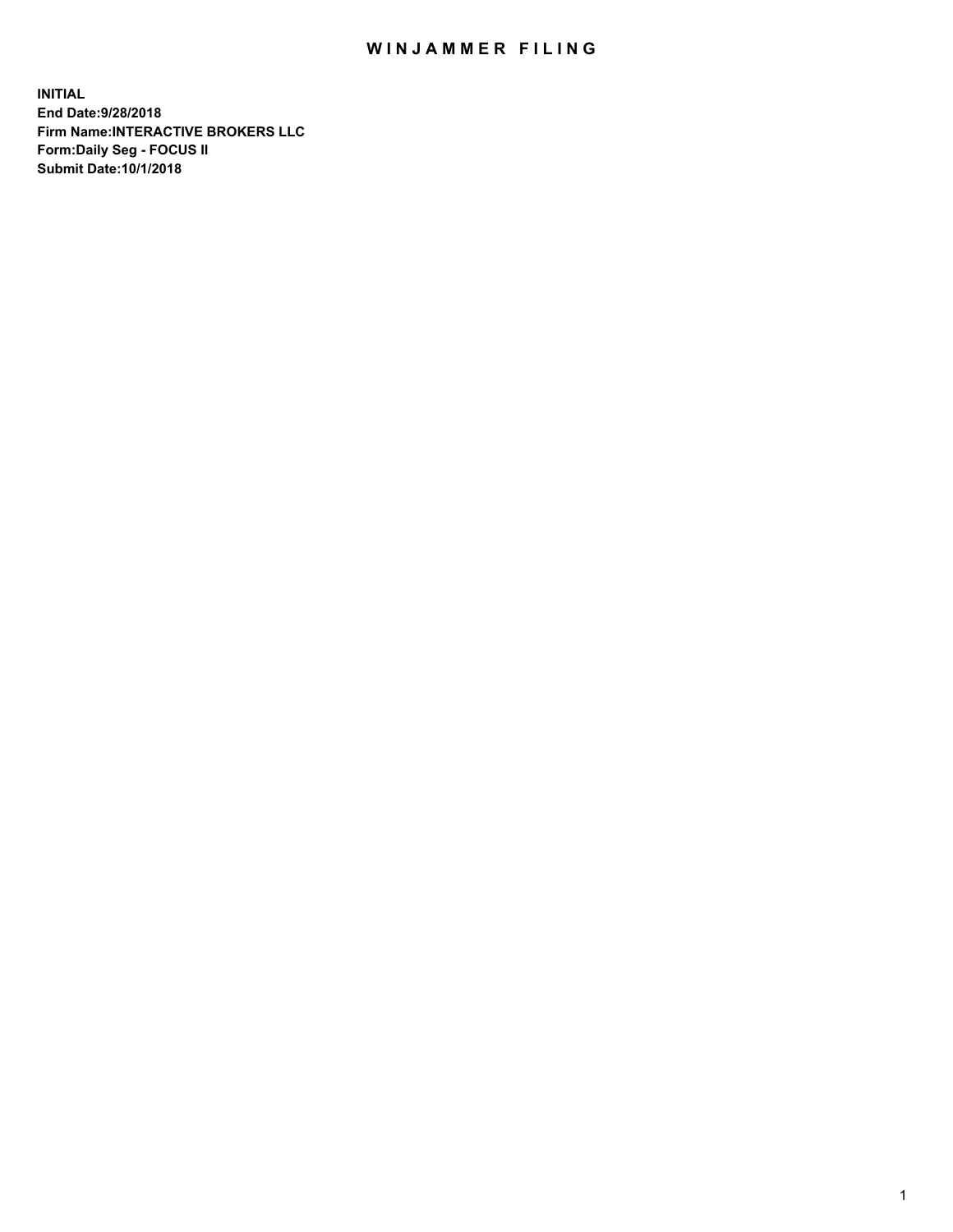**INITIAL End Date:9/28/2018 Firm Name:INTERACTIVE BROKERS LLC Form:Daily Seg - FOCUS II Submit Date:10/1/2018 Daily Segregation - Cover Page**

| Name of Company                                                                                                                                                                                                                                                                                                                | <b>INTERACTIVE BROKERS LLC</b>                                                                  |
|--------------------------------------------------------------------------------------------------------------------------------------------------------------------------------------------------------------------------------------------------------------------------------------------------------------------------------|-------------------------------------------------------------------------------------------------|
| <b>Contact Name</b>                                                                                                                                                                                                                                                                                                            | James Menicucci                                                                                 |
| <b>Contact Phone Number</b>                                                                                                                                                                                                                                                                                                    | 203-618-8085                                                                                    |
| <b>Contact Email Address</b>                                                                                                                                                                                                                                                                                                   | jmenicucci@interactivebrokers.c<br>om                                                           |
| FCM's Customer Segregated Funds Residual Interest Target (choose one):<br>a. Minimum dollar amount: ; or<br>b. Minimum percentage of customer segregated funds required:% ; or<br>c. Dollar amount range between: and; or<br>d. Percentage range of customer segregated funds required between:% and%.                         | $\overline{\mathbf{0}}$<br>$\overline{\mathbf{0}}$<br>155,000,000 245,000,000<br>0 <sub>0</sub> |
| FCM's Customer Secured Amount Funds Residual Interest Target (choose one):<br>a. Minimum dollar amount: ; or<br>b. Minimum percentage of customer secured funds required:%; or<br>c. Dollar amount range between: and; or<br>d. Percentage range of customer secured funds required between:% and%.                            | $\overline{\mathbf{0}}$<br>$\overline{\mathbf{0}}$<br>80,000,000 120,000,000<br>00              |
| FCM's Cleared Swaps Customer Collateral Residual Interest Target (choose one):<br>a. Minimum dollar amount: ; or<br>b. Minimum percentage of cleared swaps customer collateral required:% ; or<br>c. Dollar amount range between: and; or<br>d. Percentage range of cleared swaps customer collateral required between:% and%. | $\overline{\mathbf{0}}$<br>$\underline{\mathbf{0}}$<br>0 <sub>0</sub><br>0 <sub>0</sub>         |

Attach supporting documents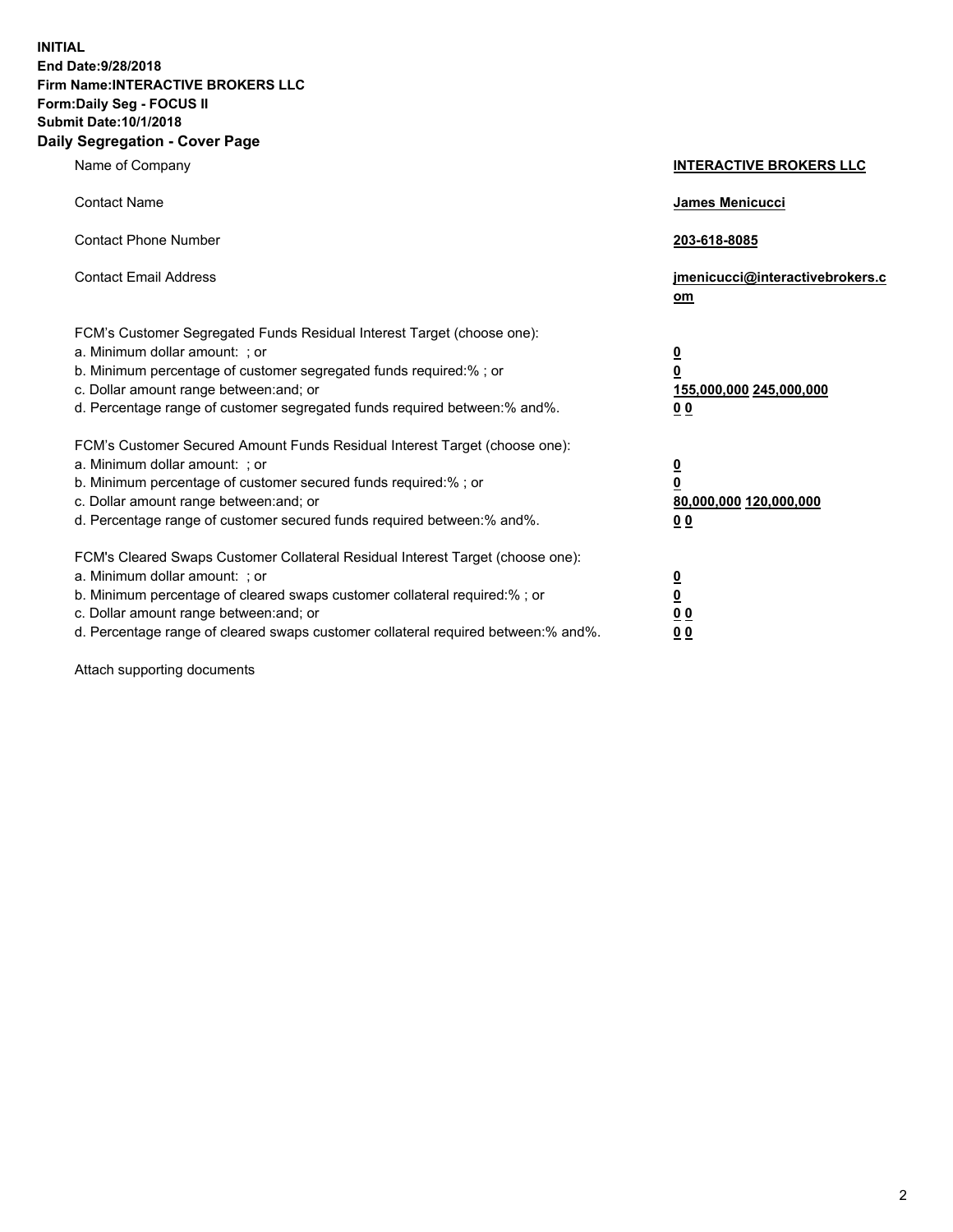## **INITIAL End Date:9/28/2018 Firm Name:INTERACTIVE BROKERS LLC Form:Daily Seg - FOCUS II Submit Date:10/1/2018 Daily Segregation - Secured Amounts**

| Dany Ocgregation - Occarea Anioants                                                         |                                                                                                                                                                                                                                                                                                                                                                                                                                                                                                                                                                                                                                                                                                                                                                                                                                                                                                                                                                                                                                                                                                                                                                                                                                                      |
|---------------------------------------------------------------------------------------------|------------------------------------------------------------------------------------------------------------------------------------------------------------------------------------------------------------------------------------------------------------------------------------------------------------------------------------------------------------------------------------------------------------------------------------------------------------------------------------------------------------------------------------------------------------------------------------------------------------------------------------------------------------------------------------------------------------------------------------------------------------------------------------------------------------------------------------------------------------------------------------------------------------------------------------------------------------------------------------------------------------------------------------------------------------------------------------------------------------------------------------------------------------------------------------------------------------------------------------------------------|
| Foreign Futures and Foreign Options Secured Amounts                                         |                                                                                                                                                                                                                                                                                                                                                                                                                                                                                                                                                                                                                                                                                                                                                                                                                                                                                                                                                                                                                                                                                                                                                                                                                                                      |
| Amount required to be set aside pursuant to law, rule or regulation of a foreign            | $0$ [7305]                                                                                                                                                                                                                                                                                                                                                                                                                                                                                                                                                                                                                                                                                                                                                                                                                                                                                                                                                                                                                                                                                                                                                                                                                                           |
| government or a rule of a self-regulatory organization authorized thereunder                |                                                                                                                                                                                                                                                                                                                                                                                                                                                                                                                                                                                                                                                                                                                                                                                                                                                                                                                                                                                                                                                                                                                                                                                                                                                      |
| Net ledger balance - Foreign Futures and Foreign Option Trading - All Customers             |                                                                                                                                                                                                                                                                                                                                                                                                                                                                                                                                                                                                                                                                                                                                                                                                                                                                                                                                                                                                                                                                                                                                                                                                                                                      |
| A. Cash                                                                                     | 434, 184, 947 [7315]                                                                                                                                                                                                                                                                                                                                                                                                                                                                                                                                                                                                                                                                                                                                                                                                                                                                                                                                                                                                                                                                                                                                                                                                                                 |
| B. Securities (at market)                                                                   | $0$ [7317]                                                                                                                                                                                                                                                                                                                                                                                                                                                                                                                                                                                                                                                                                                                                                                                                                                                                                                                                                                                                                                                                                                                                                                                                                                           |
| Net unrealized profit (loss) in open futures contracts traded on a foreign board of trade   | 11,262,782 [7325]                                                                                                                                                                                                                                                                                                                                                                                                                                                                                                                                                                                                                                                                                                                                                                                                                                                                                                                                                                                                                                                                                                                                                                                                                                    |
| Exchange traded options                                                                     |                                                                                                                                                                                                                                                                                                                                                                                                                                                                                                                                                                                                                                                                                                                                                                                                                                                                                                                                                                                                                                                                                                                                                                                                                                                      |
| a. Market value of open option contracts purchased on a foreign board of trade              | 269,775 [7335]                                                                                                                                                                                                                                                                                                                                                                                                                                                                                                                                                                                                                                                                                                                                                                                                                                                                                                                                                                                                                                                                                                                                                                                                                                       |
| b. Market value of open contracts granted (sold) on a foreign board of trade                | $-65,485$ [7337]                                                                                                                                                                                                                                                                                                                                                                                                                                                                                                                                                                                                                                                                                                                                                                                                                                                                                                                                                                                                                                                                                                                                                                                                                                     |
|                                                                                             | 445,652,019 [7345]                                                                                                                                                                                                                                                                                                                                                                                                                                                                                                                                                                                                                                                                                                                                                                                                                                                                                                                                                                                                                                                                                                                                                                                                                                   |
| Account liquidating to a deficit and account with a debit balances - gross amount           | 5,368 [7351]                                                                                                                                                                                                                                                                                                                                                                                                                                                                                                                                                                                                                                                                                                                                                                                                                                                                                                                                                                                                                                                                                                                                                                                                                                         |
| Less: amount offset by customer owned securities                                            | 0 [7352] 5,368 [7354]                                                                                                                                                                                                                                                                                                                                                                                                                                                                                                                                                                                                                                                                                                                                                                                                                                                                                                                                                                                                                                                                                                                                                                                                                                |
| Amount required to be set aside as the secured amount - Net Liquidating Equity              | 445,657,387 [7355]                                                                                                                                                                                                                                                                                                                                                                                                                                                                                                                                                                                                                                                                                                                                                                                                                                                                                                                                                                                                                                                                                                                                                                                                                                   |
| Method (add lines 4 and 5)                                                                  |                                                                                                                                                                                                                                                                                                                                                                                                                                                                                                                                                                                                                                                                                                                                                                                                                                                                                                                                                                                                                                                                                                                                                                                                                                                      |
| Greater of amount required to be set aside pursuant to foreign jurisdiction (above) or line | 445,657,387 [7360]                                                                                                                                                                                                                                                                                                                                                                                                                                                                                                                                                                                                                                                                                                                                                                                                                                                                                                                                                                                                                                                                                                                                                                                                                                   |
|                                                                                             |                                                                                                                                                                                                                                                                                                                                                                                                                                                                                                                                                                                                                                                                                                                                                                                                                                                                                                                                                                                                                                                                                                                                                                                                                                                      |
| FUNDS DEPOSITED IN SEPARATE REGULATION 30.7 ACCOUNTS                                        |                                                                                                                                                                                                                                                                                                                                                                                                                                                                                                                                                                                                                                                                                                                                                                                                                                                                                                                                                                                                                                                                                                                                                                                                                                                      |
| Cash in banks                                                                               |                                                                                                                                                                                                                                                                                                                                                                                                                                                                                                                                                                                                                                                                                                                                                                                                                                                                                                                                                                                                                                                                                                                                                                                                                                                      |
| A. Banks located in the United States                                                       | 72,076,111 [7500]                                                                                                                                                                                                                                                                                                                                                                                                                                                                                                                                                                                                                                                                                                                                                                                                                                                                                                                                                                                                                                                                                                                                                                                                                                    |
| B. Other banks qualified under Regulation 30.7                                              | 0 [7520] 72,076,111 [7530]                                                                                                                                                                                                                                                                                                                                                                                                                                                                                                                                                                                                                                                                                                                                                                                                                                                                                                                                                                                                                                                                                                                                                                                                                           |
| Securities                                                                                  |                                                                                                                                                                                                                                                                                                                                                                                                                                                                                                                                                                                                                                                                                                                                                                                                                                                                                                                                                                                                                                                                                                                                                                                                                                                      |
| A. In safekeeping with banks located in the United States                                   | 397,684,752 [7540]                                                                                                                                                                                                                                                                                                                                                                                                                                                                                                                                                                                                                                                                                                                                                                                                                                                                                                                                                                                                                                                                                                                                                                                                                                   |
|                                                                                             | 0 [7560] 397,684,752 [7570]                                                                                                                                                                                                                                                                                                                                                                                                                                                                                                                                                                                                                                                                                                                                                                                                                                                                                                                                                                                                                                                                                                                                                                                                                          |
|                                                                                             |                                                                                                                                                                                                                                                                                                                                                                                                                                                                                                                                                                                                                                                                                                                                                                                                                                                                                                                                                                                                                                                                                                                                                                                                                                                      |
|                                                                                             | $0$ [7580]                                                                                                                                                                                                                                                                                                                                                                                                                                                                                                                                                                                                                                                                                                                                                                                                                                                                                                                                                                                                                                                                                                                                                                                                                                           |
|                                                                                             | $0$ [7590]                                                                                                                                                                                                                                                                                                                                                                                                                                                                                                                                                                                                                                                                                                                                                                                                                                                                                                                                                                                                                                                                                                                                                                                                                                           |
|                                                                                             | $0$ [7600]                                                                                                                                                                                                                                                                                                                                                                                                                                                                                                                                                                                                                                                                                                                                                                                                                                                                                                                                                                                                                                                                                                                                                                                                                                           |
|                                                                                             | $0$ [7610]                                                                                                                                                                                                                                                                                                                                                                                                                                                                                                                                                                                                                                                                                                                                                                                                                                                                                                                                                                                                                                                                                                                                                                                                                                           |
|                                                                                             | 0 [7615] 0 [7620]                                                                                                                                                                                                                                                                                                                                                                                                                                                                                                                                                                                                                                                                                                                                                                                                                                                                                                                                                                                                                                                                                                                                                                                                                                    |
|                                                                                             |                                                                                                                                                                                                                                                                                                                                                                                                                                                                                                                                                                                                                                                                                                                                                                                                                                                                                                                                                                                                                                                                                                                                                                                                                                                      |
|                                                                                             | $0$ [7640]                                                                                                                                                                                                                                                                                                                                                                                                                                                                                                                                                                                                                                                                                                                                                                                                                                                                                                                                                                                                                                                                                                                                                                                                                                           |
|                                                                                             | $0$ [7650]                                                                                                                                                                                                                                                                                                                                                                                                                                                                                                                                                                                                                                                                                                                                                                                                                                                                                                                                                                                                                                                                                                                                                                                                                                           |
|                                                                                             | $0$ [7660]                                                                                                                                                                                                                                                                                                                                                                                                                                                                                                                                                                                                                                                                                                                                                                                                                                                                                                                                                                                                                                                                                                                                                                                                                                           |
|                                                                                             | $0$ [7670]                                                                                                                                                                                                                                                                                                                                                                                                                                                                                                                                                                                                                                                                                                                                                                                                                                                                                                                                                                                                                                                                                                                                                                                                                                           |
|                                                                                             | 0 [7675] 0 [7680]                                                                                                                                                                                                                                                                                                                                                                                                                                                                                                                                                                                                                                                                                                                                                                                                                                                                                                                                                                                                                                                                                                                                                                                                                                    |
|                                                                                             |                                                                                                                                                                                                                                                                                                                                                                                                                                                                                                                                                                                                                                                                                                                                                                                                                                                                                                                                                                                                                                                                                                                                                                                                                                                      |
|                                                                                             | 99,129,589 [7700]                                                                                                                                                                                                                                                                                                                                                                                                                                                                                                                                                                                                                                                                                                                                                                                                                                                                                                                                                                                                                                                                                                                                                                                                                                    |
|                                                                                             | $0$ [7710]                                                                                                                                                                                                                                                                                                                                                                                                                                                                                                                                                                                                                                                                                                                                                                                                                                                                                                                                                                                                                                                                                                                                                                                                                                           |
|                                                                                             | 7,884,759 [7720]                                                                                                                                                                                                                                                                                                                                                                                                                                                                                                                                                                                                                                                                                                                                                                                                                                                                                                                                                                                                                                                                                                                                                                                                                                     |
|                                                                                             | 269,775 [7730]                                                                                                                                                                                                                                                                                                                                                                                                                                                                                                                                                                                                                                                                                                                                                                                                                                                                                                                                                                                                                                                                                                                                                                                                                                       |
|                                                                                             | -65,485 [7735] 107,218,638 [7740]                                                                                                                                                                                                                                                                                                                                                                                                                                                                                                                                                                                                                                                                                                                                                                                                                                                                                                                                                                                                                                                                                                                                                                                                                    |
|                                                                                             | $0$ [7760]                                                                                                                                                                                                                                                                                                                                                                                                                                                                                                                                                                                                                                                                                                                                                                                                                                                                                                                                                                                                                                                                                                                                                                                                                                           |
|                                                                                             | $0$ [7765]                                                                                                                                                                                                                                                                                                                                                                                                                                                                                                                                                                                                                                                                                                                                                                                                                                                                                                                                                                                                                                                                                                                                                                                                                                           |
|                                                                                             | 576,979,501 [7770]                                                                                                                                                                                                                                                                                                                                                                                                                                                                                                                                                                                                                                                                                                                                                                                                                                                                                                                                                                                                                                                                                                                                                                                                                                   |
| Page 1 from Line 8)                                                                         | 131,322,114 [7380]                                                                                                                                                                                                                                                                                                                                                                                                                                                                                                                                                                                                                                                                                                                                                                                                                                                                                                                                                                                                                                                                                                                                                                                                                                   |
|                                                                                             | 80,000,000 [7780]                                                                                                                                                                                                                                                                                                                                                                                                                                                                                                                                                                                                                                                                                                                                                                                                                                                                                                                                                                                                                                                                                                                                                                                                                                    |
|                                                                                             | 51,322,114 [7785]                                                                                                                                                                                                                                                                                                                                                                                                                                                                                                                                                                                                                                                                                                                                                                                                                                                                                                                                                                                                                                                                                                                                                                                                                                    |
|                                                                                             | Net equity (deficit) (add lines 1.2. and 3.)<br>B. In safekeeping with other banks qualified under Regulation 30.7<br>Equities with registered futures commission merchants<br>A. Cash<br><b>B.</b> Securities<br>C. Unrealized gain (loss) on open futures contracts<br>D. Value of long option contracts<br>E. Value of short option contracts<br>Amounts held by clearing organizations of foreign boards of trade<br>A. Cash<br><b>B.</b> Securities<br>C. Amount due to (from) clearing organization - daily variation<br>D. Value of long option contracts<br>E. Value of short option contracts<br>Amounts held by members of foreign boards of trade<br>A. Cash<br><b>B.</b> Securities<br>C. Unrealized gain (loss) on open futures contracts<br>D. Value of long option contracts<br>E. Value of short option contracts<br>Amounts with other depositories designated by a foreign board of trade<br>Segregated funds on hand<br>Total funds in separate section 30.7 accounts<br>Excess (deficiency) Set Aside for Secured Amount (subtract line 7 Secured Statement<br>Management Target Amount for Excess funds in separate section 30.7 accounts<br>Excess (deficiency) funds in separate 30.7 accounts over (under) Management Target |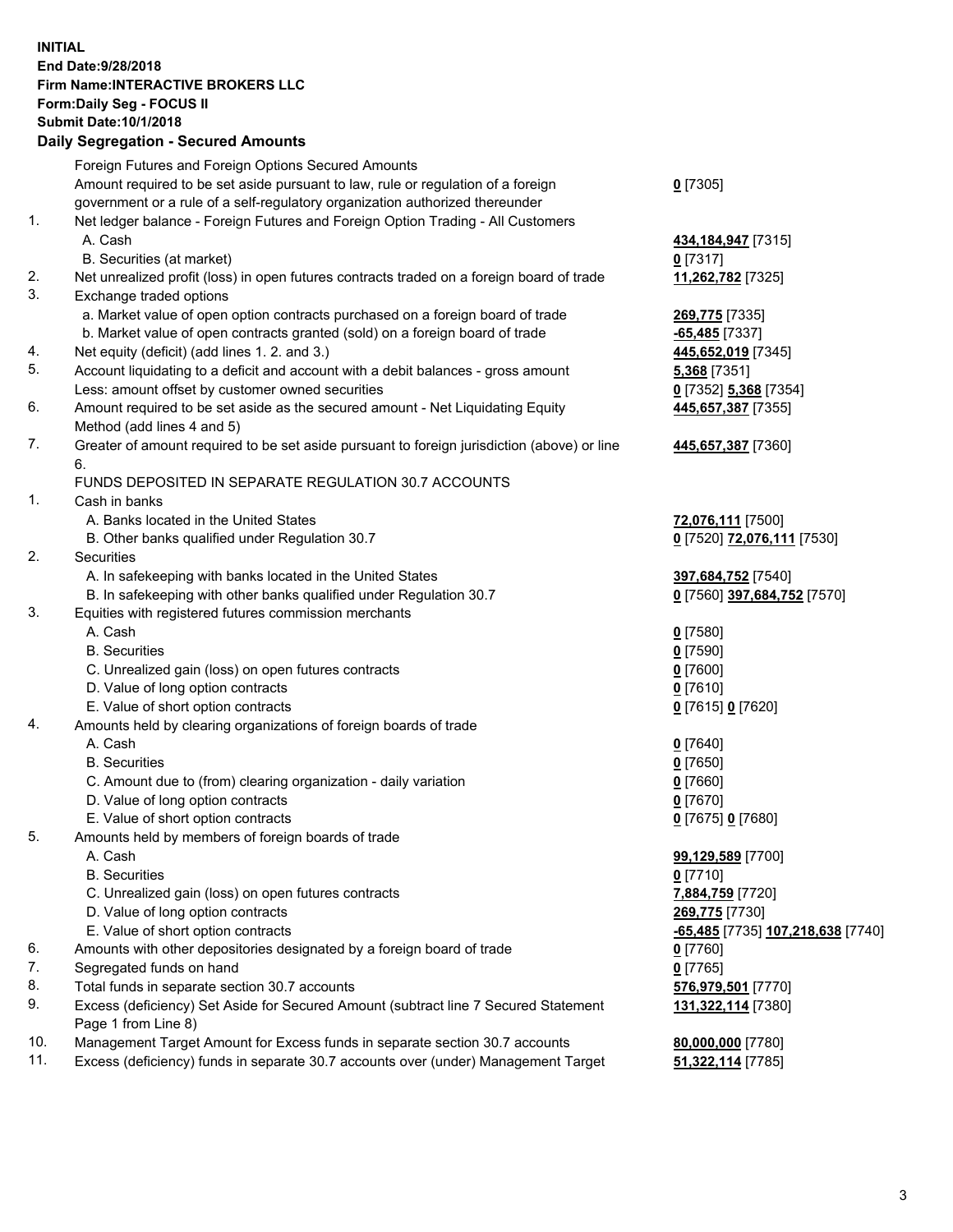**INITIAL End Date:9/28/2018 Firm Name:INTERACTIVE BROKERS LLC Form:Daily Seg - FOCUS II Submit Date:10/1/2018 Daily Segregation - Segregation Statement** SEGREGATION REQUIREMENTS(Section 4d(2) of the CEAct) 1. Net ledger balance A. Cash **4,005,387,449** [7010] B. Securities (at market) **0** [7020] 2. Net unrealized profit (loss) in open futures contracts traded on a contract market **38,535,206** [7030] 3. Exchange traded options A. Add market value of open option contracts purchased on a contract market **283,786,173** [7032] B. Deduct market value of open option contracts granted (sold) on a contract market **-321,033,919** [7033] 4. Net equity (deficit) (add lines 1, 2 and 3) **4,006,674,909** [7040] 5. Accounts liquidating to a deficit and accounts with debit balances - gross amount **167,462** [7045] Less: amount offset by customer securities **0** [7047] **167,462** [7050] 6. Amount required to be segregated (add lines 4 and 5) **4,006,842,371** [7060] FUNDS IN SEGREGATED ACCOUNTS 7. Deposited in segregated funds bank accounts A. Cash **662,766,140** [7070] B. Securities representing investments of customers' funds (at market) **2,347,527,780** [7080] C. Securities held for particular customers or option customers in lieu of cash (at market) **0** [7090] 8. Margins on deposit with derivatives clearing organizations of contract markets A. Cash **33,254,812** [7100] B. Securities representing investments of customers' funds (at market) **1,199,530,411** [7110] C. Securities held for particular customers or option customers in lieu of cash (at market) **0** [7120] 9. Net settlement from (to) derivatives clearing organizations of contract markets **4,841,555** [7130] 10. Exchange traded options A. Value of open long option contracts **283,839,203** [7132] B. Value of open short option contracts **-321,084,628** [7133] 11. Net equities with other FCMs A. Net liquidating equity **0** [7140] B. Securities representing investments of customers' funds (at market) **0** [7160] C. Securities held for particular customers or option customers in lieu of cash (at market) **0** [7170] 12. Segregated funds on hand **0** [7150] 13. Total amount in segregation (add lines 7 through 12) **4,210,675,273** [7180] 14. Excess (deficiency) funds in segregation (subtract line 6 from line 13) **203,832,902** [7190] 15. Management Target Amount for Excess funds in segregation **155,000,000** [7194]

16. Excess (deficiency) funds in segregation over (under) Management Target Amount Excess

## **48,832,902** [7198]